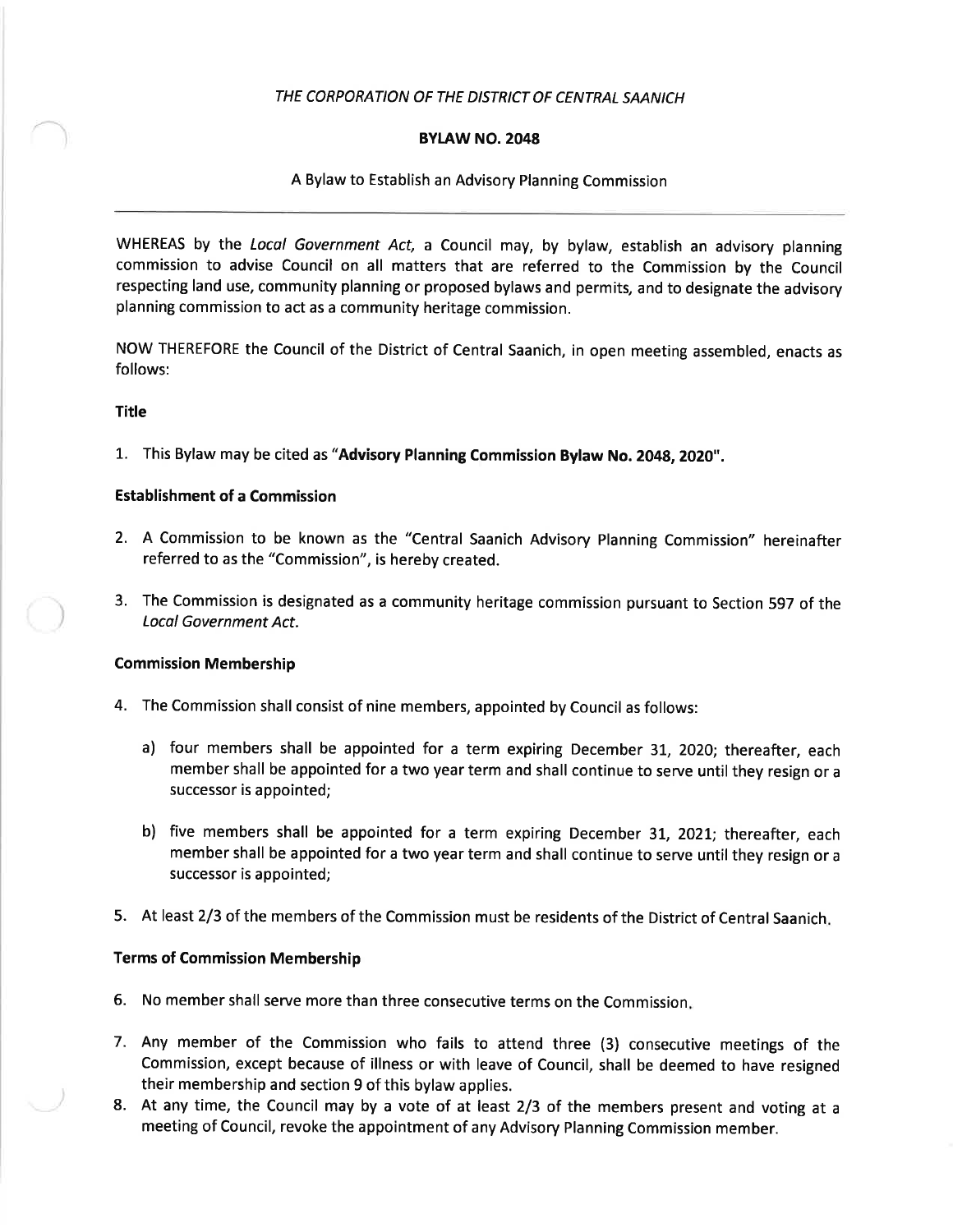- g. ln the event of a vacancy occurring on the Commission, Council shall appoint a new member to fill the vacancy for the unexpired term thereof.
- 10. A Council member, employee or officer of the municipality or an approving officer, is not eligible to be a member the Advisory Planning Commission.
- 11. Any Council member in attendance at an Advisory Planning Commission meeting may:
	- a) not vote on any matter before the Commission;
	- b) not enter into debate
	- c) by consensus of the Commission and invitation by the Chair, represent the interests of Council based on current Strategic Plan and Council policies.

### Commission Meeting Procedures

- 12. The meetings of the Commission shall be presided over by a Chair who shall be elected from the Commission members at the first meeting of each calendar year. The Chair shall appoint another Commission member as Acting Chair in case of the Chair's absence. The Chair shall be entitled to vote at all meetings.
- 13. A majority of members shall constitute a quorum of the Commission.
- 14. The Commission shall, by resolution, establish rules for its procedure, and may from time to time vary such rules by a vote of the majority of the members present at a meeting.
- 15. Where not provided by this bylaw or the procedural rules established by the Commission, the most current version of Robert's Rules of Order will apply to the proceedings of the Commission, to the extent that those rules are:
	- a) applicable in the circumstances; and
	- b) not inconsistent with this Bylaw, the procedural rules established by the Commission or the Community Chorter or the Locol Government Act.
- 16. Regular meetings shall take place monthly as necessary to address the business of the Commission.
- 17. Where the Commission is considering an amendment to a plan or bylaw, or the issue of a permit, the applicant for the amendment or permit is entitled to attend meetings of the Commission to be heard.
- 18. All meetings of the Commission shall be open to the public. Members of the public will not, however, be provided an opportunity to address the Commission; if a member of the public wishes to comment on a matter relating to the Commission or its business, such comment may be submitted to the Council.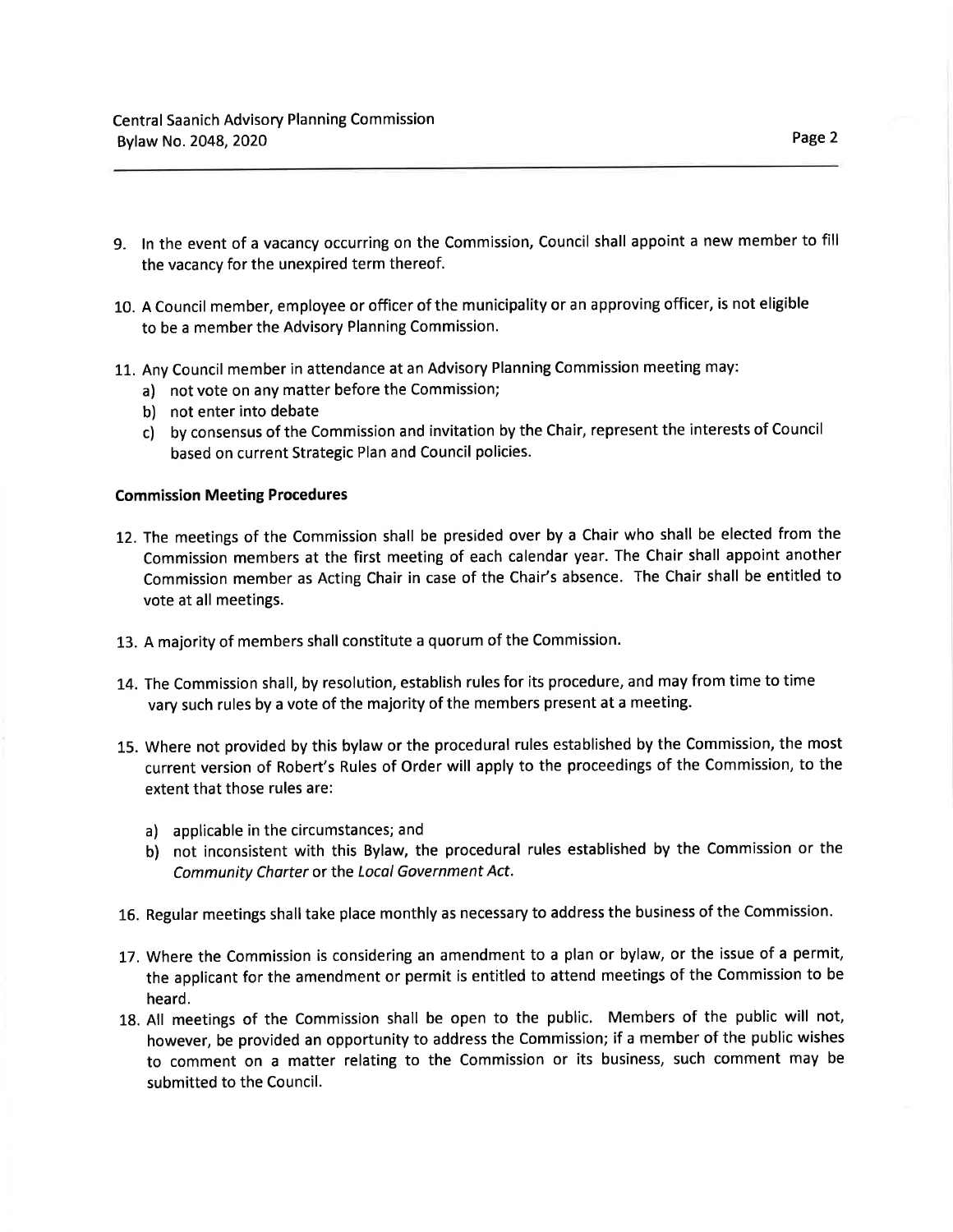- 19. A Commission member who has a direct or indirect pecuniary interest, or another interest in <sup>a</sup> matter that constitutes a conflict of interest in a matter before the Commission for consideration shall:
	- a) ln an open session declare such interest of conflict
	- b) Refrain from participating in any discussion or voting on the matter; and
	- c) Leave the meeting room for the duration of the discussion or voting on the matter
- 20. All decisions of the Commission shall be reached by a majority vote of the members present, including the vote of the Chair, with the motion being defeated in the event of a tie vote.

#### Electronic Meetings

- 21. During the Provincial state of emergency declared on March 18, 2020 in response to the COVID-19 Pandemic, and subject to the authority of Ministerial Orders, the following procedures apply:
	- a) <sup>A</sup>Commission meeting, except for any part of the meeting that is closed to the public, may be conducted by means of electronic or other communication facilities provided that the facilities:
		- L enable the participants to hear, or watch and hear, each other; and
		- ll. enable the public to hear the participation of all members during the meeting.
	- b) A Commission member may participate in the meeting by means of electronic or other communication facilities only if it is impossible or impractical for the members to be physically present at the meeting.
	- c) A Commission member participating in a meeting by means of electronic or other communication facilities must have received the agenda materials prior to the commencement of the meeting.

#### Duties and Referrals

- 24. Council may, by resolution, request the Commission to advise Council on any matter respecting land use, community planning or proposed bylaws and permits under Division 4 to L4 of Part 14, and Section 546, of the Local Government Act, including:
	- a) Official Community Plans;
	- b) Zoning Bylaws;
	- c) Development Approval lnformation Requirements;
	- d) Development Permits;
	- e) Temporary Use Permits;
	- f) Development Variance Permits;
	- g) Subdivision and Development Servicing Requirements and Related Matters;
	- h) Phased Development Agreements;
	- i) Runoff Control Requirements;
	- i) Flood Plain Requirements;